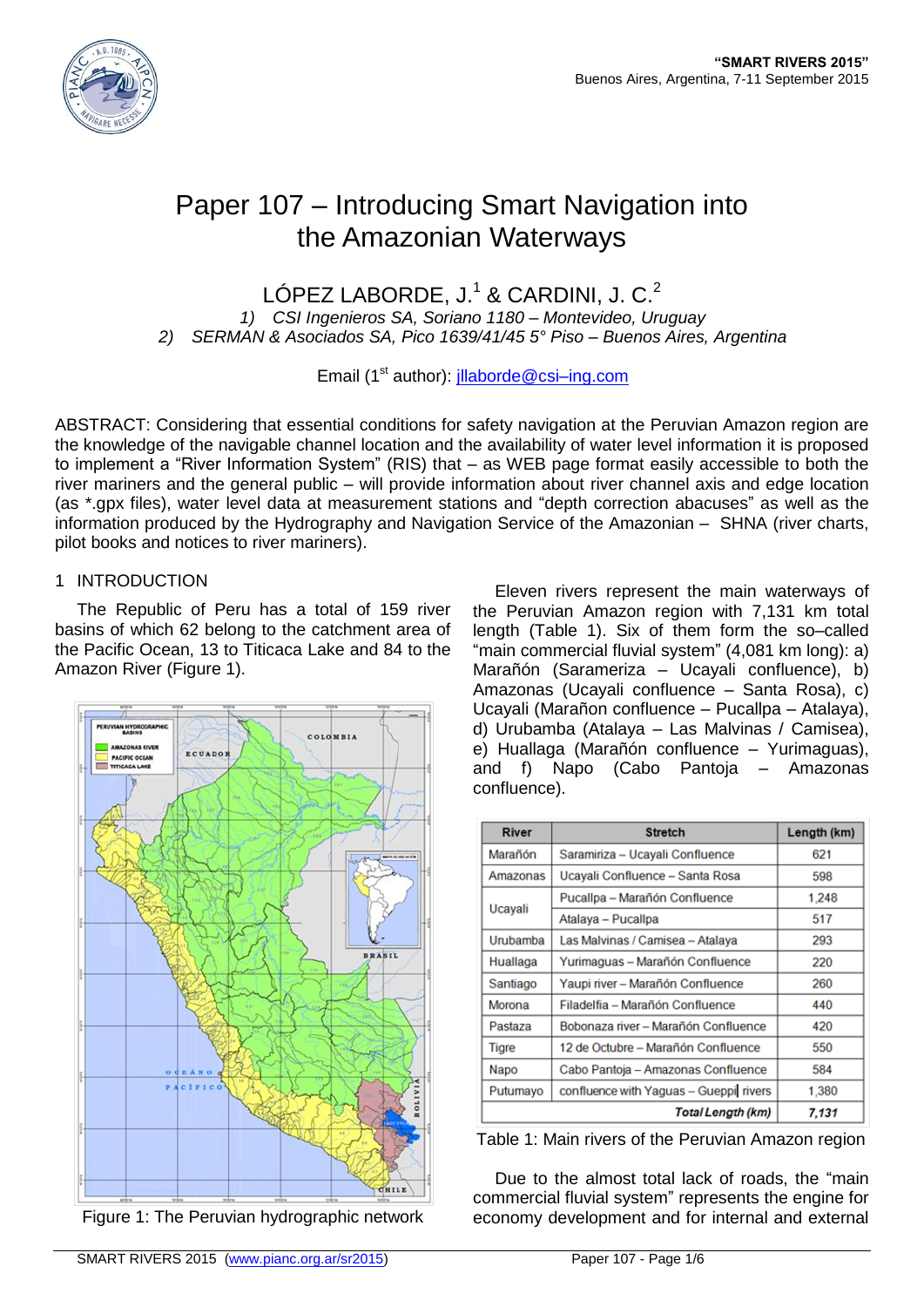

integration of the Peruvian Amazon region as well as the main means for mass communication.

In fact, the influence area of such river network comprises almost all the regions of Loreto and Ucayali and part of Cusco region including 10 provinces and 57 districts that generate and receive cargo flows; the area of this region amounts to approximately 415,000 km<sup>2</sup> (32.3 % of Peruvian territory) with a population of 1,640,735 inhabitants (2013 projection).

Consequently, any action aimed to improve navigation and river transport will generate significant impacts on the river and social integration of a vast region of Peru.

#### 2 CURRENT CHARACTERISTICS OF INLAND NAVIGATION AT THE PERUVIAN AMAZON REGION

## 2.1 *The river fleet*

The current fleet sailing at the Peruvian Amazon region is composed by a diverse set of vessels with particular characteristics: a) river boats and river sliders, b) motor barges (a naval construction for cargo transport), c) motor ships (a naval construction for both cargo and passenger transport), and d) deck barges and fluvial pushers.

In order to obtain primary information regarding the number and characteristics of such vessels, during the studies conducted for the elaboration of the "Development Plan for the Peruvian Commercial Waterways" – the so called "Waterways Plan" – a "census" was made based  $-$  mainly  $-$  on the information regarding arrivals and departures at the three main Peruvian Amazon ports (Iquitos, Pucallpa and Yurimaguas) during the period 2010 – 2012.

According to such information a total amount of 1,361 vessels was obtained: a) 497 (36%) were motor boats and river sliders (86% of them had a gross tonnage lower than 10 GT, 3.00 to 28.00 m in length, 0.60 to 4.00 m wide and 0.40 to 1.80 m depth), b) 378 (28%) were motor barges and motor ships (70% had a gross tonnage between 100 and 1,000 GT with 19.50 to 74.11 m in length, 4.20 to 13.0 m wide and 1.20 to 3.40 m depth), c) 312 (23%) were deck barges (89% had a gross tonnage between 100 and 1,000 GT with 19.0 to 72.0 m in length, 5.44 to 14.00 m wide and 1.20 to 3.65 m depth) and d) 174 (13%) were fluvial pushers (94% had a gross tonnage between 20 and 500 GT with 10.97 and 38.00 m in length, 3.36 to 10.10 m wide and 1.00 to 5.20 m depth).

# 2.2 *The river infrastructure*

The main facilities of the Peruvian Amazonian region are located at the cities of Iquitos (440,000, inhabitants; 71 facilities: three of them classified as formal ones meanwhile the others are characterized by their infrastructure and equipment deficiencies), Pucallpa (220,000 inhabitants; 98 facilities that do not meet the minimum standards) and Yurimaguas (65,000 inhabitants; 12 facilities: two of them classified as formal ones meanwhile the others are characterized by their infrastructure and equipment deficiencies).

The rest of the commercially important river infrastructure corresponds to the towns of Saramiriza, San Lorenzo, San José de Saramuro, Nauta, Yanayacu, San Pablo, Pebas and Santa Rosa (on the Marañon and Amazon Rivers), Contamana and Requena (on the Ucayali River), Atalaya (on the Urubamba river), Lagunas (on the Huallaga river), and Cabo Pantoja and Mazán (on the Napo river).

The remaining towns and river communities are characterized by the complete lack of infrastructure so – for goods loading / unloading or for passengers boarding / unboarding – most of the vessels simply approach to the riverside.

Additionally, some river communities have small wood or concrete stairs (typically with erosion damage at the lower part) or simply stairs carved on the riverside.

Finally it must be noted that, currently, two new – well equipped – port terminals are being constructed at Pucallpa and Yurimaguas towns.

# 2.3 *The magnitude of river traffic*

According to recent studies (SERMAN & Asociados SA – CSI Ingenieros SA – ECSA Ingenieros SA. 2014a), during 2012 river traffic amounted to 3,545,000 tons and 500,000 passenger meanwhile projections to the year 2023 amounts to more than 5,000,000 tons and over 700,000 passengers.

Petroleum and derivatives, wood and wood products, beer and empty beer bottles account for 60% of the charges; the rest includes various products (food, cement, vehicles, machinery, steel / iron boards, beverages, pharmaceuticals and toiletries products, textiles, hardware, chemicals, electrical appliances and construction materials).

#### 2.4 *Main problems related to inland navigation at the Amazon region*

The use of the Peruvian commercial river system is affected by the lack of infrastructure, by deficiencies on services and by time restrictions (navigation is – usually – possible only during daytime); in addition, there are important factors related to hydrological regimen:

 Seasonality (flood and drought) and variability of the flow regimen: One of the main consequences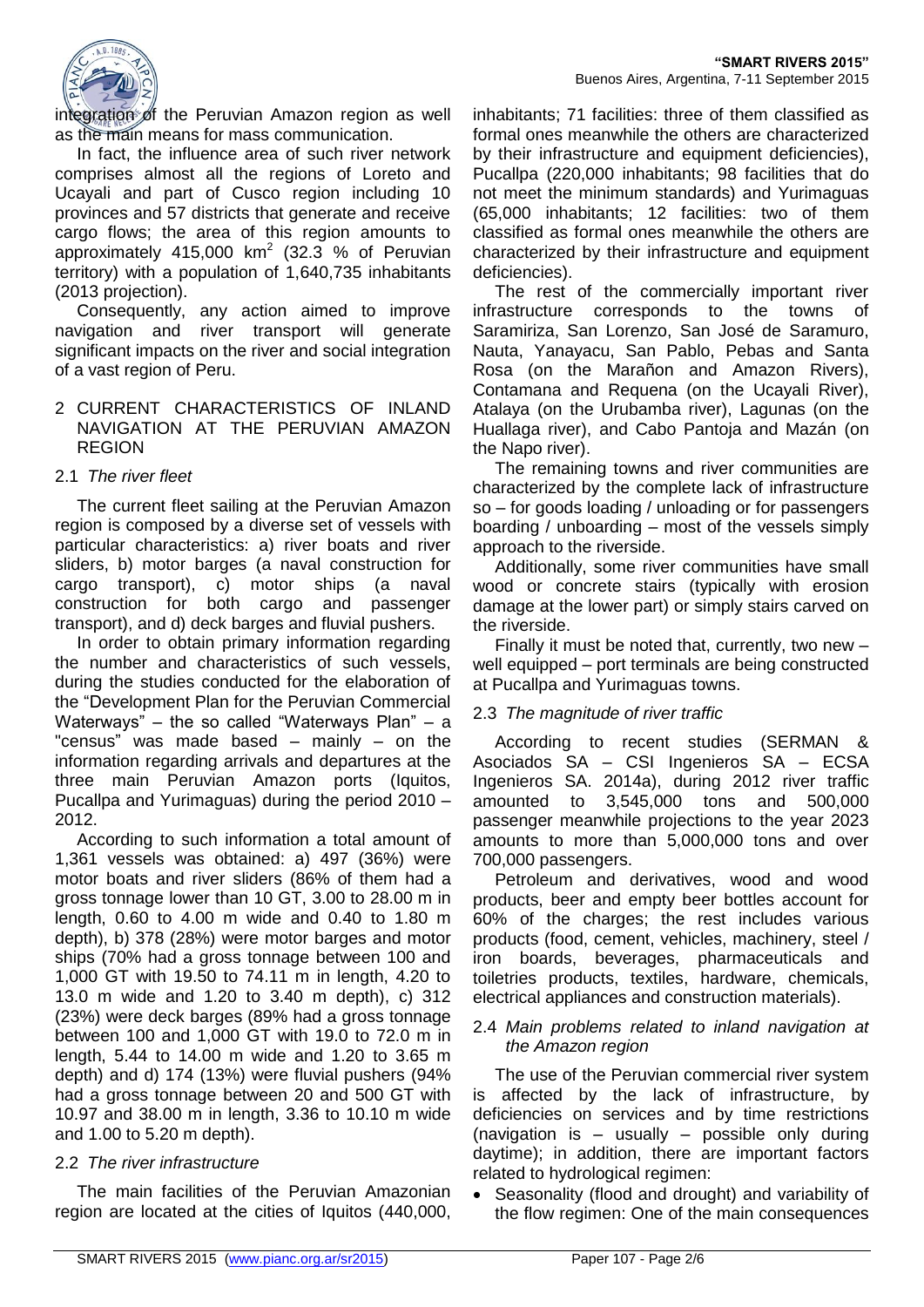

of the flow regimen seasonality are – obviously – the water level seasonal variations but also the sudden variations associated with extensive and prolonged rainfall events at the highlands of the watersheds (which may determine that, in a few hours, water level can rise – or reduce – more than 3.0 m).

- Presence of "palizadas" and "quirumas": Adrift transportation of shrubs, branches, logs and trees that may form significant accumulations or floating islands ("palizadas") or that may be driven into the river bed ("quirumas") constitutes major obstacles or hazards to navigation. This is a common phenomenon in most of the rivers of the Amazon region – which is usually observed during flooding period – being a characteristic of the biological dynamics of the Amazon ecosystem where trees fall to the ground for various reasons (destruction of trunk, strangulation by other plant forms, loss of balance) and, during flooding time, float to the rivers where they are carried away by currents. Falling trees due to riverside erosion phenomena should be also considered.
- Riverside erosion and river channel migration: Riverside erosion represents a consequence of fluvial dynamics that occurs mainly during flood / drought transition when water level begins to fall and the saturated materials lose their sustentation and slide into the river due to gravitational action. Channel river migration represents the final product of such phenomenon.
- Sedimentation processes with formation of sandy banks and alluvial islands: The decrease of river speed in areas with low slope as well as the presence of natural or artificial obstacles determines deposition of the materials transported by the river and the simultaneous reduction of its depth and section. Moreover, river sinuosity generates flow acceleration and deceleration phenomena favoring sedimentation processes and – consequently – the formation of sandy banks and alluvial islands that represents real obstacles to navigation (particularly during dry season).
- Presence of meandering and braided channels: A characteristic feature of the Amazon region is the presence of meandering and braided channels. Meanders are curves – characteristics of floodplains or very low sloping rivers – that generates erosion (on the outer side of the arc) and sedimentation (on the inner side of the arc) meanwhile braided channels represent multiple ramifications of the river course separated by temporary or permanent sandbanks and islands

that  $-$  during the dry season  $-$  restrict the navigation channel both in width and depth.

Due to the above reasons, rivers of the Peruvian Amazon region are characterized by the presence of "critical stretches" ("malos pasos") defined as those sections of the river where depths are less than the minimum depth required for the passage of a vessel (usually with 4.0 feet or 1.20 m draft plus an additional margin of 1.0 ft or 0.30 m).

To the previous elements it must be added the fact that navigation is basically of visual character (based on knowledge of the river and on crew experience). In fact, knowledge of the rivers is essential and irreplaceable, being an element always present in river navigation.

A common practice, consist of sending, ahead of the vessel, a canoe with the elements necessary to verify the deep and to signalize the deepest area. This makes possible to cross the "critical stretches" ("malos pasos") with minimal water margins.

Other common practices consist of: a) maneuvering ahead and back in order to "open" the channel; b) turn the boat (where possible) and to use the propeller in order to generate turbulence and remove the sediment that conforms the "critical stretch" ("mal paso"), and c) transfer part of the cargo to another vessel.

Moreover, it is not common to use the elements currently offered by technology such as echo sounders, radars and global positioning systems (GPS). Also, river navigation charts, notices to river mariners or simple sketches made by mariners themselves, are not used.

Finally it must be appointed that the Hydrography and Navigation Service of the Amazonian (SHNA), created in 1971, is the technical organism in charge of the development of river navigation charts and the installation and maintenance of limnimetric stations and river signaling. The latter includes electric lights, river signs (installed only on the Huallaga River) and placards identifying population centers.

## 2.5 *Some common practices applied for inland navigation at the Amazon Region*

At the Peruvian Amazon region, the crews know "by memory" the specific conditions of each river including navigation directions and shallow areas, navigation channel and "palizadas" locations as well as bed characteristics.

Such knowledge – which includes not only the restrictive elements to navigation but also insights regarding winds and currents behavior as well as vessels responses to maneuvers – is learned over time and continuous navigation; the latter element is essential (whatever the size of the vessel).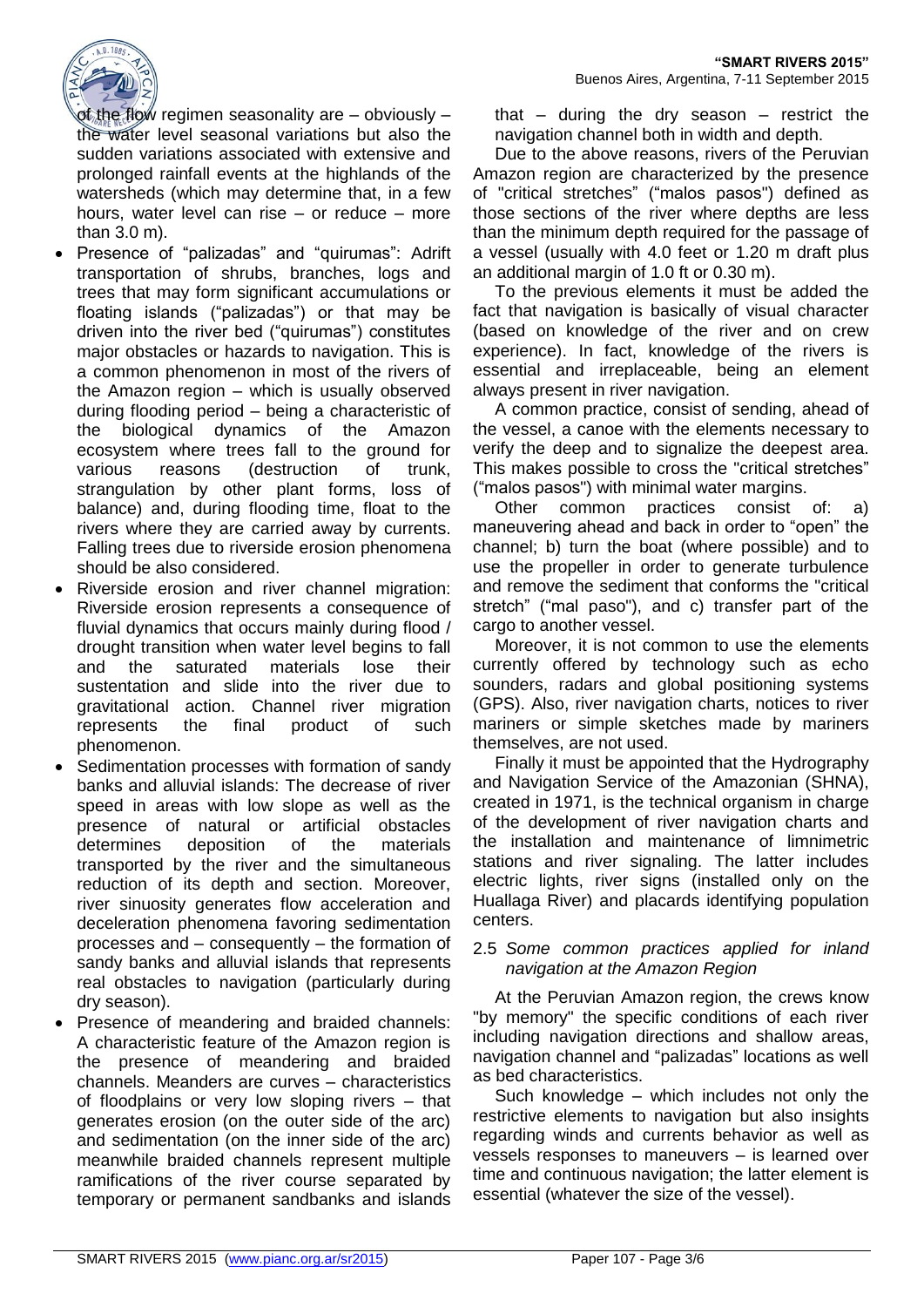

Thus, the river crew knows that: a) the deep channel can be localized by the presence of floating foliage carried by the current; b) a floating shrub may be the branch of a large semi – submerged tree floating adrift; c) the bonding of leaves, shrubs, branches, logs or trees may be an indication of suddenly flows ("repiques") associated with the beginning of the flood or with the occurrence of heavy rainfall episodes (extremely common in the region), and d) areas with particularly brackish waters means river bed instability, bank erosion or notable depths differences.

Beyond these practical skills, river navigation also requires the use of own methods, techniques, maneuvers and procedures.

Downstream navigation has greater absolute speed, greater kinetic energy and less maneuvering conditions meanwhile sailing against the current (upstream) the vessel has lower absolute speed, less kinetic energy and better maneuverability. This becomes a law for river navigation: "who sails with the current follows the middle of the river and who sails against the current follows the riverside".

Moreover, every river has easily navigable stretches interspersed with difficult ones; as a consequence there are several navigation rules:

- Along high riversides, depths are generally greater so it's preferable to navigate very near to them.
- During the dry season, the shallow and gently sloping emerging areas ("playas") are generally located at the inner side of the curves; accordingly, navigation in these areas should be avoided.
- Along the section between the extremes of a shallow and gently sloping emerging area ("playa"), the greatest depths are located on the opposite side to it.
- Along the long and straight sections located between two shallow and gently sloping emerging areas ("playas"), the greatest depths are located on the middle of the river.
- Along straight stretches the greatest depths are located at one of the riversides and near the end of the stretch it's necessary to cross to the other riverside.
- In areas where there are no current or where the current is opposite to general river flow direction ("remansos"), usually located on the inner side of sharp curves, the depths are lower and vessel government is very difficult.
- Sharp curves with strong currents ("vueltas cerradas") require very complex maneuvers involving navigating near the outer margin and crossing the river to continue the navigation at the opposite riverside.

 The curves that maintain their curvature in its entirety extension ("vueltas redondas") require maintaining navigation close to the outer edge of the curve without crossing the river.

# 3 SMART NAVIGATION PROPOSAL

The Inter--American Development Bank (IDB) has supported the General Directorate for Aquatic Transport (DGTA) of the Ministry of Transport and Communications (MTC) through non–reimbursable technical cooperations aimed to promote the development of river navigability as well as of the waterway system itself.

With such support and own resources, several studies have been developed. Thus, based on topographic and hydrographic surveys it has been possible to identify: a) on the Marañón and Amazonas rivers (Saramiriza – Santa Rosa) five (5) "critical stretches" (Instituto de Consultoría SA – SerConsult SA – Proyectos y Desarrollos SA, 2008), b) on the Ucayali river (Marañon confluence – Pucallpa) sixteen (16) "critical navigation areas" of which only four (4) were "critical stretches" (HyO Ingenieros SA – ECSA Ingenieros SA, 2005), c) on the Ucayali river (Pucallpa – Atalaya) eight (8) "critical stretches" (Dirección de Hidrografía y Navegación – DHN, 2008a), d) on the Urubamba River (Atalaya – Las Malvinas / Camisea) twenty– one (21) "critical stretches" (Dirección de Hidrografía y Navegación – DHN, 2008b), e) on the Huallaga River (Marañón confluence – Yurimaguas) seven (7) "critical stretches" (Instituto de Consultoría SA – Proyectos y Desarrollos SA, 2005), e) on the Napo River (Cabo Pantoja – Amazonas confluence) eighteen (18) "critical navigation areas" of which only seven (7) were "critical stretches" (SERMAN & Asociados SA – CSI Ingenieros SA, 2010) and f) on the Morona River (Filadelfia – Marañón confluence) fourteen (14) "critical stretches" (SERMAN & Asociados SA – CSI Ingenieros SA – ECSA Ingenieros SA, 2015).

Solving the navigation problems previously detailed through dredging usually involves small aperture volumes and relatively large maintenance volumes (up to 40–60% of the aperture volume, depending on hydro – sedimentological conditions and – possible – with important yearly variations).

Additionally, due to the probability of finding coarse sediments and even "hard materials", aperture dredging will involve the use of cutter suction dredges (CSDs) while maintenance dredging will involve the use of trailing suction hopper dredges (TSHDs). Both equipments have significant operational constraints associated with the average thickness of the material to be removed, the productivity to be achieved and the operational depth (all of them usually very low and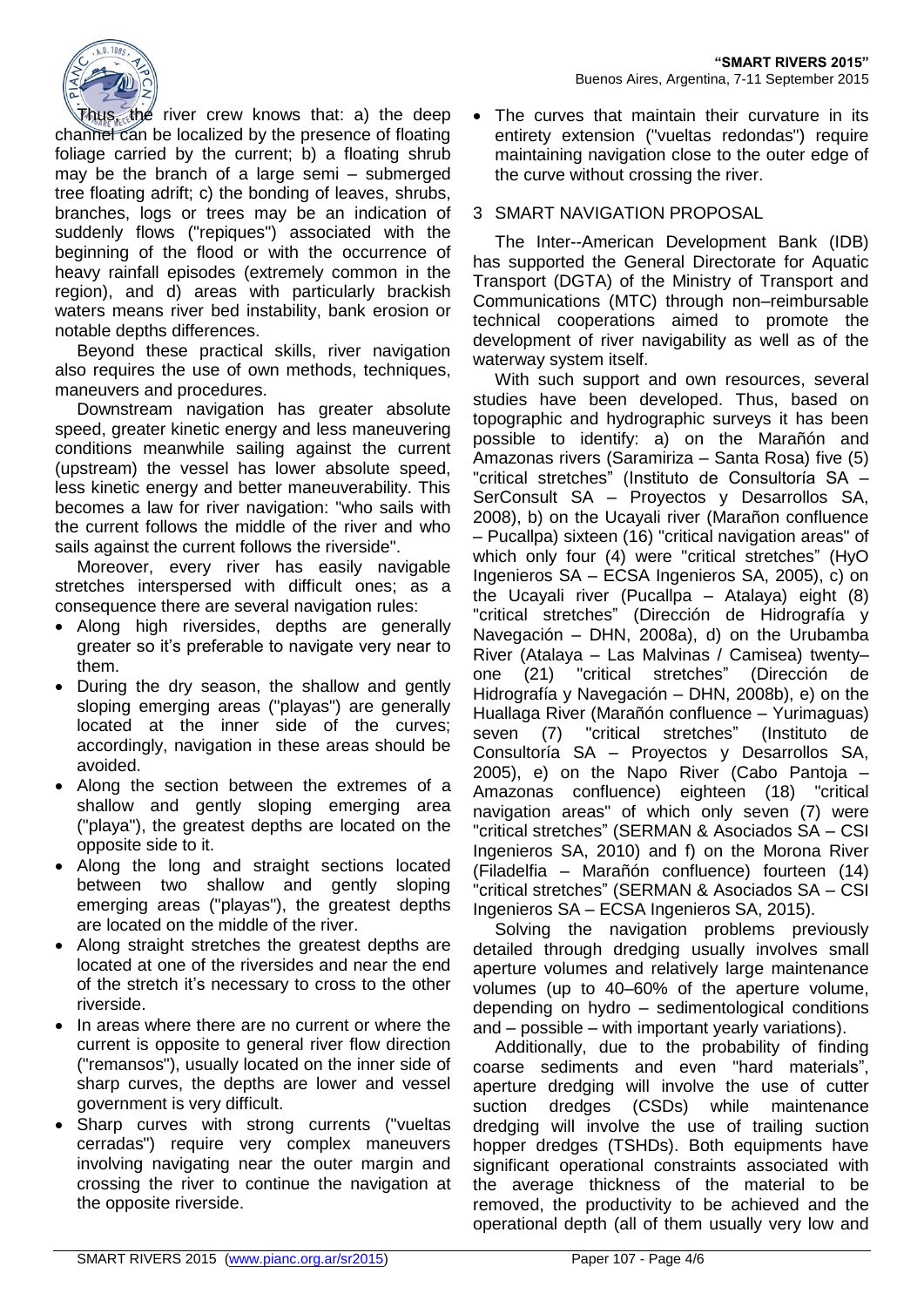

affecting the cost of the works). Moreover, costs would be highly dependent on the availability of dredges at the Amazon region (since mobilization would be the largest component of the final cost).

Considering the above elements and based on their work experience at the Peruvian Amazon region (SERMAN & Asociados SA – CSI Ingenieros SA, 2010; ALATEC Ingenieros Consultores y Arquitectos SA – CSI Ingenieros SA – SERMAN & Asociados SA, 2013; SERMAN & Associates SA – CSI Ingenieros SA – ECSA Ingenieros SA, 2014), the authors believe that the essential condition for a safety navigation are the knowledge of the navigable channel location and the availability of water level information.

In fact, at the Amazon region there are many elements that during dry season become significant restrictions to navigation (seasonality and variability of the flow regimen, presence of "palizadas" and "quirumas", riverside erosion and river channel migration, sedimentation processes with formation of sandy banks and alluvial islands, presence of meandering and braided channels). Other important limitations must be also mentioned: a) navigation is basically of visual character (based on the knowledge of the river and on the crew experience), b) it is not common the use of the elements currently offered by technology (echo sounders, radars and global positioning systems – GPS), and c) river charts, notices to river mariners or simple sketches made by mariners themselves, are not used.

Currently, the Hydrography and Navigation Service of the Amazonian (SHNA) has the capability to perform nautical charts according to ISO 9000 – 2008 nevertheless river charts are based on a planning that involves the survey of the major rivers every three (3) years and of the remaining rivers every five (5) years.

Obviously, the high hydro – morphological and sedimentological variability of the Amazon rivers determines that – in order to maintain a constantly updated knowledge of the navigational channel location – a survey frequency as the aforementioned is undesirable. In fact, the optimal one would be on an annual basis (previous to the beginning of dry season).

Additionally, the magnitude of the effort for acquiring and processing the information as well as the time elapsed between the survey and the availability of the cartographic document must be considered; especially when data is necessary immediately to survey (the dry season).

Another key element to be considered is the global trend to replace traditional nautical charts in paper format with new formats ranging from "print to demand" through Acrobat Reader ® \*.pdf format to

full color digital geo – referenced images (raster format) and electronic navigational charts (vector data, ENC format) produced according to international standards and requiring special visualization programs (Electronic Chart Display Information System – ECDIS).

Obviously, at the Amazon region, the evolution from empirical navigation towards high–tech systems based on electronic navigational charts is not feasible in the short and – even – medium term.

Consequently, it is proposed – as a first step towards modernization of navigation – to provide – annually and prior to the dry season – the trace of the navigational channel (axis and edges) on a format compatible with the most commonly used satellite positioning systems (\*.gpx files).

A system as the previously proposed, very easy to use, will provide information about navigable channel location (implying a qualitative leap over the current situation). Moreover, the system could include a virtual navigation aids system based, for instance, on margin signals ("actions to be taken").

In order to improve the previous system it should be conducted an annual bathymetric survey (prior to the beginning of the dry season) which shall cover the existing water surface with: a) 100 m spaced cross sections at the "critical stretches" ("malos pasos") and 200 m spaced cross sections at the rest of the river length, and b) a longitudinal profile according to river "thalweg". Measured depths should be referred to water surface and be reduced by water level variations, "transducer" immersion and hydraulic gradient; the final depth should be referred to a certain "navigational reference level".

Another aspect of particular interest, it would be to have information regarding river water level. In fact, from the knowledge of the river level upstream and downstream of a certain point it would be possible to know the depth on such point.

Currently the "Derrotero de los Ríos de la Amazonía Peruana" (SHNA, 2011) includes numerous tables providing information about the distances (mileage) along the Amazon rivers.

Such data may be used to produce "depth correction abacuses" which – based on distance tables and measured river levels – will allow to determine the depth to be expected at "critical stretches" ("malos pasos"): a valuable data not only for the mariners but also for ship owners who will be able to plan the maximum load to be transported in order to cross "critical stretches" ("malos pasos") without difficulties.

Once the mariners achieve the necessary training and practice, the use of the elements described above will be intuitive and simple. Additionally, in current state of technology, it will be